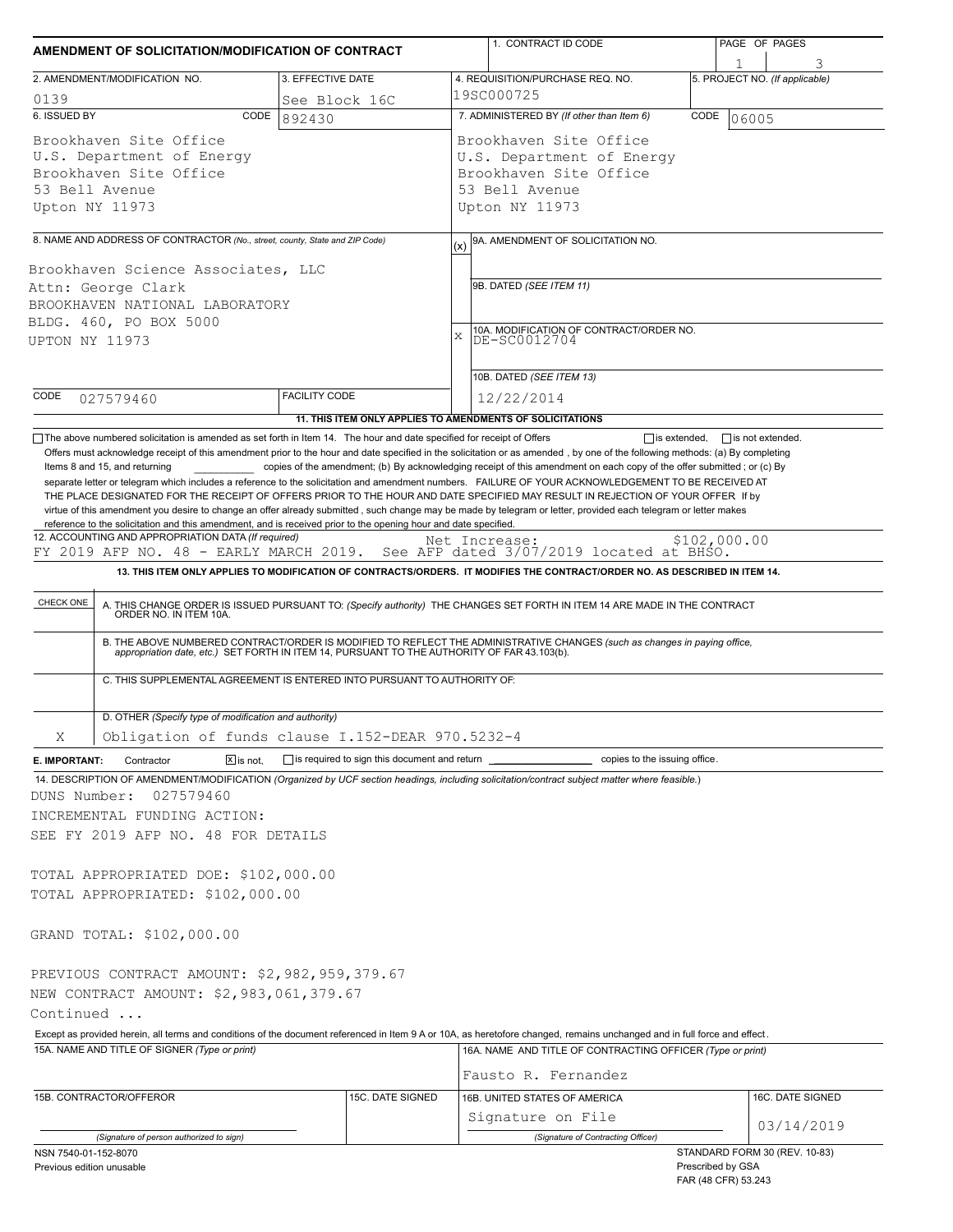**CONTINUATION SHEET** DE-SC0012704/0139 REFERENCE NO. OF DOCUMENT BEING CONTINUED **A CONTINUED PAGE OF PAGE OF PAGE OF PAGE** 

NAME OF OFFEROR OR CONTRACTOR Brookhaven Science Associates, LLC

ITEM NO. ┃ SUPPLIES/SERVICES UNIT PRICE AMOUNT (A)  $(B)$  (B)  $(C)$   $(D)$  (E)  $(E)$  (F) INFORMATION LISTED BELOW IS AUTO-GENERATED CONTENT BY STRIPES: LIST OF CHANGES: Reason for Modification : Funding Only Action CHANGES FOR LINE ITEM NUMBER: 1 Total Amount changed from \$2,982,959,379.67 to \$2,983,061,379.67 Obligated Amount for this modification: \$102,000.00 CHANGES FOR DELIVERY LOCATION: 06005 Amount changed from \$2,982,959,379.67 to \$2,983,061,379.67 NEW ACCOUNTING CODE ADDED: Account code: See AFP dated 03-07-2019 located at BHSO [Appropriated] Fund 00000 Appr Year 0000 Allottee 00 Reporting Entity 000000 Object Class 00000 Program 0000000 Project 0000000 WFO 0000000 Local Use 0000000 Quantity: 0 Amount: \$102,000.00 Percent: .00342 Subject To Funding: N Payment Address: Payment - Direct Payment from U.S. Dept of Treasury Payment: Payment - Direct Payment from U.S. Dept of Treasury FOB: Destination Period of Performance: 01/05/2015 to 01/04/2020 Change Item 00001 to read as follows(amount shown is the total amount): 00001 M&O Contract at BNL 2,983,061,379.67 Continued ... NSN 7540-01-152-8067 OPTIONAL FORM 336 (4-86)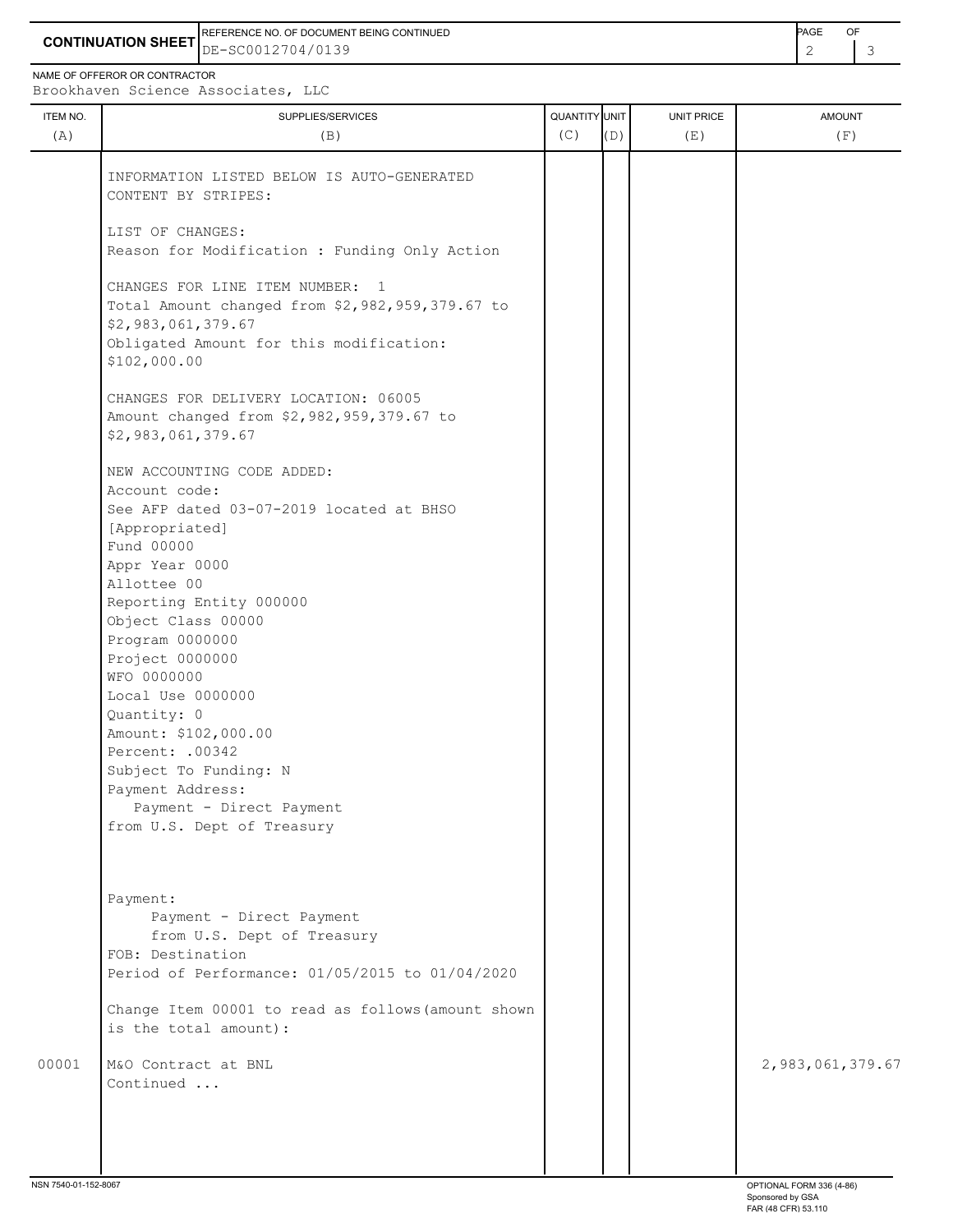|                           | PAGE<br><b>IREFERENCE NO. OF DOCUMENT BEING CONTINUED</b> |  | OF |
|---------------------------|-----------------------------------------------------------|--|----|
| <b>CONTINUATION SHEET</b> | E-SC0012704/0139                                          |  |    |

NAME OF OFFEROR OR CONTRACTOR

 $\overline{\phantom{a}}$ 

| ITEM NO. | SUPPLIES/SERVICES | QUANTITY UNIT |     | UNIT PRICE | AMOUNT            |
|----------|-------------------|---------------|-----|------------|-------------------|
| (A)      | (B)               | (C)           | (D) | (E)        | $(\, {\rm F} \,)$ |
|          |                   |               |     |            |                   |
|          |                   |               |     |            |                   |
|          |                   |               |     |            |                   |
|          |                   |               |     |            |                   |
|          |                   |               |     |            |                   |
|          |                   |               |     |            |                   |
|          |                   |               |     |            |                   |
|          |                   |               |     |            |                   |
|          |                   |               |     |            |                   |
|          |                   |               |     |            |                   |
|          |                   |               |     |            |                   |
|          |                   |               |     |            |                   |
|          |                   |               |     |            |                   |
|          |                   |               |     |            |                   |
|          |                   |               |     |            |                   |
|          |                   |               |     |            |                   |
|          |                   |               |     |            |                   |
|          |                   |               |     |            |                   |
|          |                   |               |     |            |                   |
|          |                   |               |     |            |                   |
|          |                   |               |     |            |                   |
|          |                   |               |     |            |                   |
|          |                   |               |     |            |                   |
|          |                   |               |     |            |                   |
|          |                   |               |     |            |                   |
|          |                   |               |     |            |                   |
|          |                   |               |     |            |                   |
|          |                   |               |     |            |                   |
|          |                   |               |     |            |                   |
|          |                   |               |     |            |                   |
|          |                   |               |     |            |                   |
|          |                   |               |     |            |                   |
|          |                   |               |     |            |                   |
|          |                   |               |     |            |                   |
|          |                   |               |     |            |                   |
|          |                   |               |     |            |                   |
|          |                   |               |     |            |                   |
|          |                   |               |     |            |                   |
|          |                   |               |     |            |                   |
|          |                   |               |     |            |                   |
|          |                   |               |     |            |                   |
|          |                   |               |     |            |                   |
|          |                   |               |     |            |                   |
|          |                   |               |     |            |                   |
|          |                   |               |     |            |                   |
|          |                   |               |     |            |                   |
|          |                   |               |     |            |                   |
|          |                   |               |     |            |                   |
|          |                   |               |     |            |                   |
|          |                   |               |     |            |                   |
|          |                   |               |     |            |                   |

 $\overline{1}$